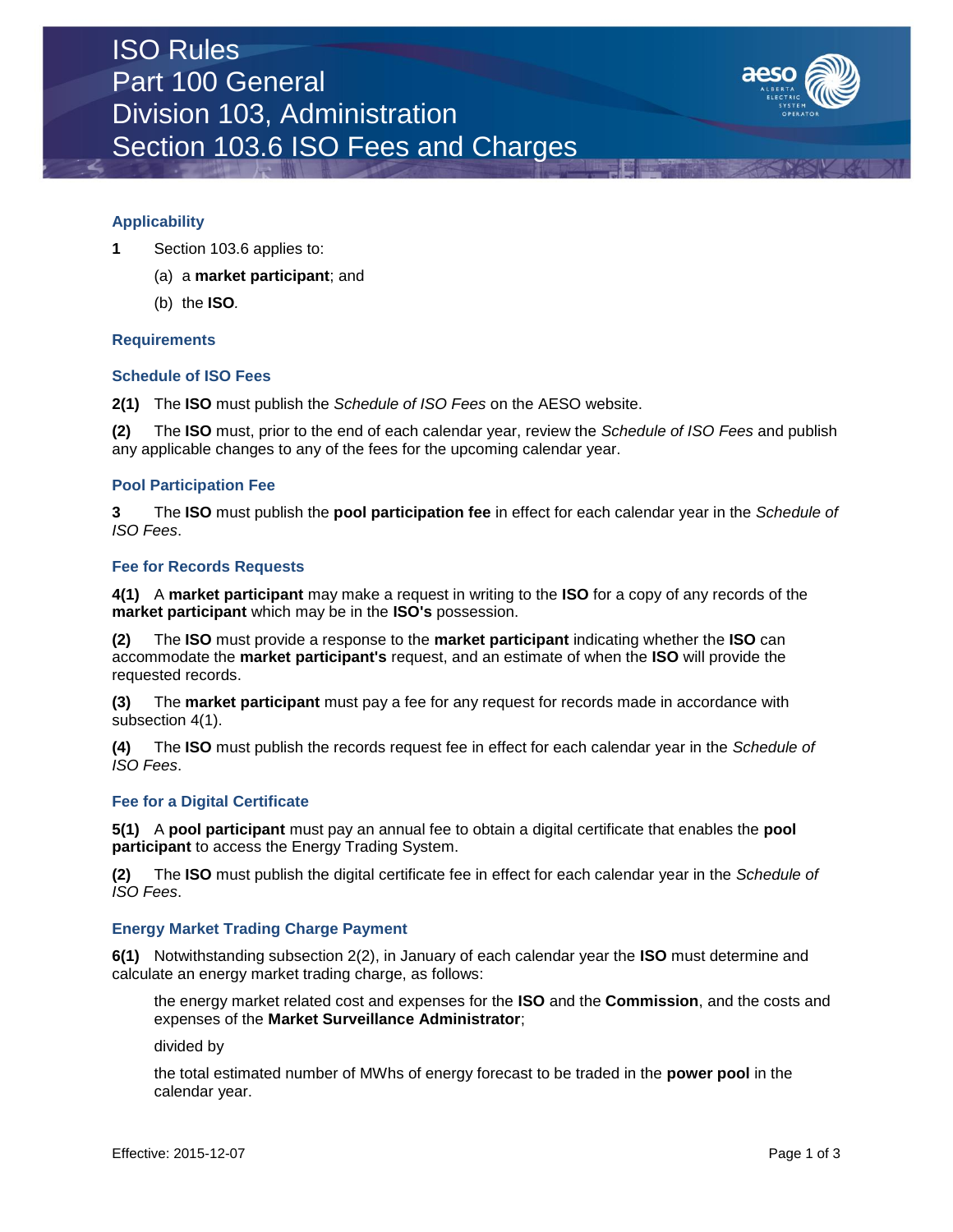# ISO Rules Part 100, General Division 103, Administration Section 103.6 ISO Fees and Charges



**(2)** The **ISO** must publish the energy market trading charge in effect for that calendar year in the *Schedule of ISO Fees*.

**(3)** A **pool participant** must pay the **ISO** the energy market trading charge for each MWh of energy the **pool participant** purchases or sells through the **power pool** in a **settlement period**.

**(4)** The energy market trading charge dollar amount each **pool participant** must pay is equal to:

the energy market trading charge calculated under subsection 6(1);

multiplied by

the total MWh of energy for the hour for each **pool asset** of the **pool participant**, which is the greater of:

- (a) the **metered energy** the **pool participant** exchanged through the **power pool** for a **settlement period**; and
- (b) the volumes of any registered **net settlement instructions** of the **pool participant**.

## **Charge For Energy from a Long Lead Time Asset Net Costs**

**7(1)** If the **ISO** must pay a **pool participant** for energy from a **long lead time asset** in accordance with subsection 5 of section 103.4 of the **ISO rules**, *Power Pool Financial Settlement*, then **pool participants** with energy consumption during the applicable **settlement interval** must pay to the **ISO** a pro rata charge to recover any **incremental generation costs**, net of energy receipts revenue as referred to in that subsection 5.

**(2)** For any **settlement interval** where the **long lead time energy** was actually required, or was forecasted but not actually required, the **ISO** must calculate an **incremental generation costs** pro rata charge for every **pool participant** with energy consumption during the **settlement interval**, as follows:

the net **incremental generation costs** amount paid in accordance with subsection 5 of section 103.4 of the **ISO rules**, *Power Pool Financial Settlement*, to the **pool participant** issued the **directive** for energy from a **long lead time asset**;

divided by

the total energy consumption of every **pool participant** during the **settlement interval** where the **long lead time energy** was actually required, or was forecasted to be required*.*

#### **Pool Participant Payment Default Charge**

**8(1)** If the **ISO** does not receive full payment of any outstanding **financial obligation** amount owed by a **pool participant** by the close of business on the tenth (10<sup>th</sup>) **business day** following the date the **financial obligation** was due, then after realizing on any **financial security** of the **pool participant** the **ISO** may calculate a payment default charge and allocate the charge to **pool participants** in accordance with this subsection 8.

**(2)** The **ISO** must calculate the payment default charge as follows:

the outstanding **financial obligation** amount, net of any realized **financial security** amounts, of the defaulting **pool participant** for the applicable **settlement period**;

divided by

the total amount of energy exchanged through the **power pool** by all **pool participants** during the applicable **settlement period**.